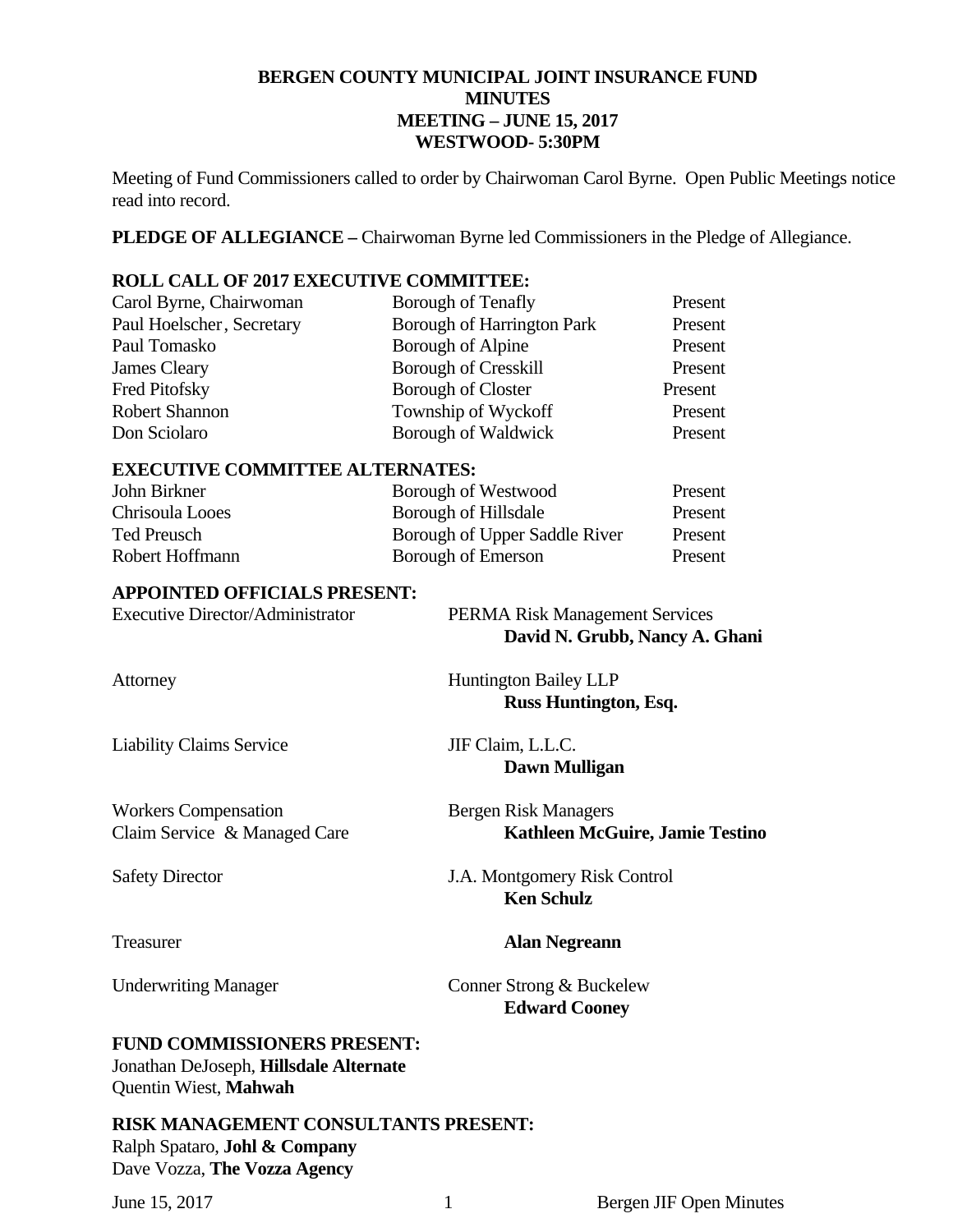Art Caughlan, **Nelson-Patterson Agency**  Ezio Altamura, **GJEM Otterstedt**  Jack Zisa, **Regional Risk Managers, LLC** Robert Steinbruch, **Eastern Insurers**  Debra Ginetto, **Burton Agency**  Sharon Fallon, **P.I.A.**  Dominick Cinelli, **Brown & Brown** Gerard Quinn, **Conklin and Kraft Agency** 

# **ALSO PRESENT:**

Janet Ridenhour, Tenafly Thea Isabella, Twinboro Physical Therapy Renee Woloszyn, Workers Comp Psych Net

**MINUTES:** Open and Closed Minutes of May 18, 2017.

#### **MOTION TO APPROVE OPEN AND CLOSED MINUTES OF MAY 18, 2017:**

| Moved:  | <b>Commissioner Pitofsky</b> |
|---------|------------------------------|
| Second: | <b>Commissioner Tomasko</b>  |
| Vote:   | Unanimous                    |

#### **CORRESPONDENCE:**

NONE

**SPECIAL PRESENATION:** Included in the agenda was a resolution acknowledging the contributions, service and time of Carol C. Byrne. Executive Director said currently Carol Byrne is #2 in terms of seniority in the MEL and JIF organization; however, her contributions are more significant than just having attended meetings as a Fund Commissioner and are the sum of what she has brought to the table. Executive Director said an article in the upcoming League of Municipalities magazine on the MEL's 30<sup>th</sup> anniversary speaks to the contributions made by Chairwoman Byrne and others. Executive Director noted Chairwoman Byrne has chaired the Bergen Executive Safety & Award Committee since 1990 and also chaired the MEL Safety & Education Committee since 2008. Executive Director said Chairwoman Byrne is not just a colleague, but a friend and wishes her the best in her retirement.

Commissioner Tomasko said Chairwoman Byrne has done a magnificent job noting the time commitment by simply by attending the MEL meetings located in Jamesburg, NJ. Commissioner Tomasko said he can't say enough that wasn't already stated by the Executive Director and thanked Chairwoman Byrne.

Commissioner Hoffmann said Chairwoman Byrne is a consummate professional who is quietly competent and always willing to tutor, take a call or answer a question. Commissioner Hoffmann said she has been diplomatic when faced with a differing viewpoint, thanked her from a professional management standpoint for her service and noted the admiration he and colleagues have for her service.

Chairwoman Byrne said her duties as Fund Commissioner and Chair have been facilitated by the quality of professionals that are involved in the MEL and JIF. Chairwoman Byrne thanked everyone for their support and kind words.

Commissioner Shannon said the June 2017 League of Municipalities magazine includes an ad placed by the MEL thanking Carol Byrne for her leadership; the ad stated *"Carol plans to retire this year. The results of her leadership are a legacy that will continue to pay dividends."* Commissioner Shannon concluded by thanking Chairwoman Byrne for her assistance and service.

Commissioner Hoelscher said this recognition truly deserved of Chairwoman Byrne as he has had the pleasure of working with her on this board and also in capacity as a fellow tax assessor. Commissioner

June 15, 2017 2 Bergen JIF Open Minutes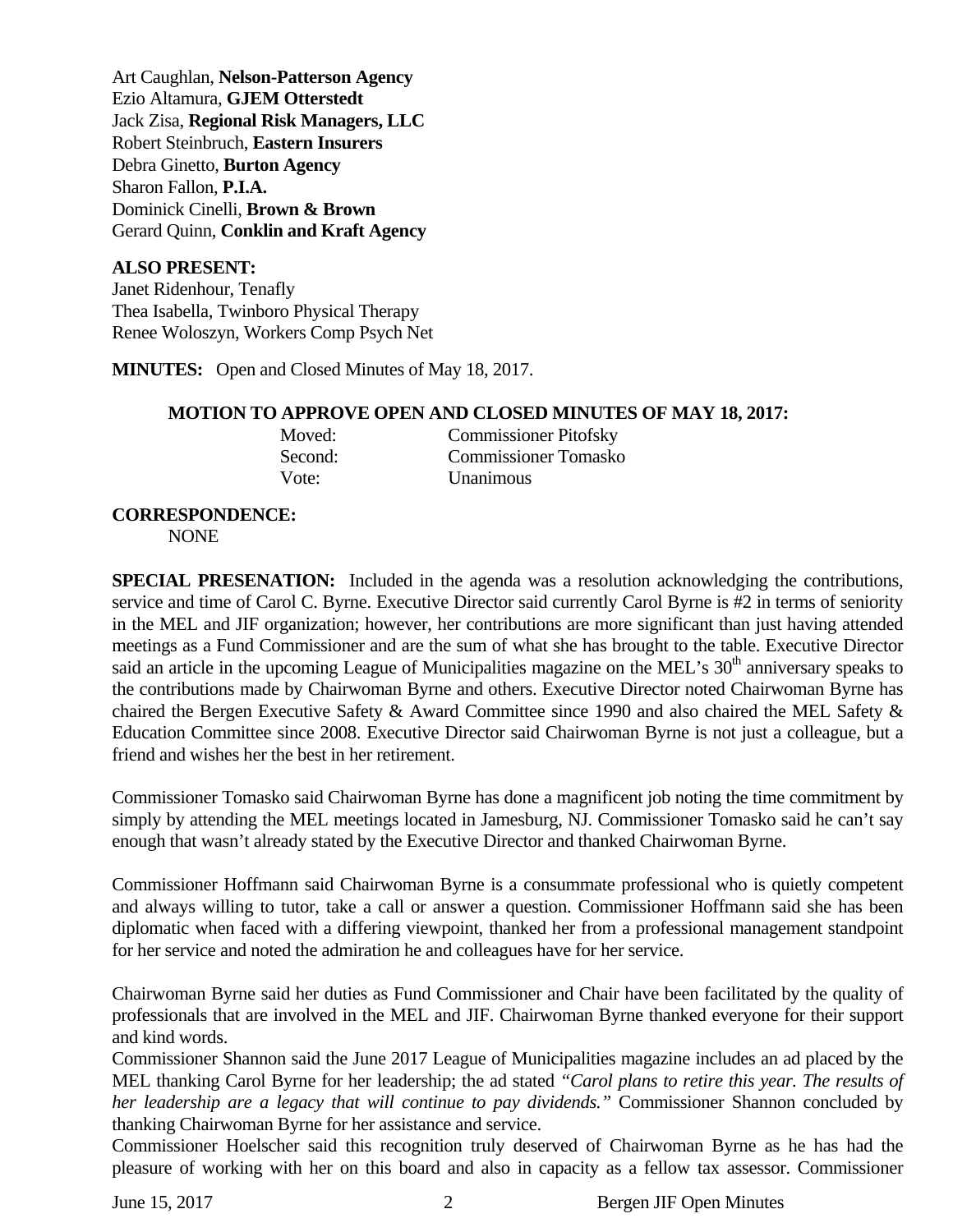Hoelscher said Chairwoman Byrne has always had an open door, appreciated her ability to efficiently manage a meeting and concluded by wishing her many happy and healthy years ahead.

A resolution included in the agenda honoring Chairwoman Byrne was moved by Commissioner Tomasko and seconded by Commissioner Hoffmann with a unanimous roll call vote. Executive Director presented Chairwoman Byrne with a commemorative gavel and block; the special presentation was concluded with a round of applause and a standing ovation.

#### **RESOLUTION - EXECUTIVE SESSION FOR CERTAIN SPECIFIED PURPOSES PERSONNEL - SAFETY AND PROPERTY OF PUBLIC- LITIGATION**

**All Persons must vacate the room for this portion of the meeting unless they Fall into one of the following categories: Fund Commissioner Executive Committee Member Risk Manager Fund Professional All persons present must have a signed confidentiality on file. Blank Confidentiality statements are available from the Secretary.** 

|         | <b>MOTION TO RE-OPEN:</b>    |
|---------|------------------------------|
| Motion: | <b>Commissioner Sciolaro</b> |
| Second: | <b>Commissioner Pitofsky</b> |
| Vote:   | Unanimous                    |

# **MOTION TO ACCEPT AND APPROVE THE PARS AS PRESENTED IN EXECUTIVE SESSION:**

| Motion:                | <b>Commissioner Sciolaro</b>  |
|------------------------|-------------------------------|
| Second:                | <b>Commissioner Hoelscher</b> |
| <b>Roll Call Vote:</b> | 11 Ayes - $0$ Nays            |

# **COMMITTEE REPORTS:**

**SAFETY & AWARD COMMITTEE: CAROL BYRNE, CHAIR:** Included in the agenda were the minutes from the May 9, 2017 meeting for information. Chairwoman Byrne said the committee agreed to provide a make-up opportunity to members that missed the Section IV requirement of the Safety Incentive Program to complete online training.

**COVERAGE COMMITTEE: PAUL TOMASKO, CHAIR:** Commissioner Tomasko said there was an emergent item for the agenda. Commissioner Tomasko said the Coverage Committee reviewed a quasi application submitted by New Milford for the Friends of New Milford Recreation a Class III quasi entity; no objections to adding the entity were presented.

# **MOTION TO APPROVE THE FRIENDS OF NEW MILFORD RECREATION AS A CLASS III QUASI ENTITY AND APPLY THE APPLICABLE ADDITIONAL MEL PREMIUM OF \$125.00:**

 Motion: Commissioner Tomasko Second: Commissioner Pitofsky Roll Call Vote: 11 Ayes - 0 Nays

# **EXECUTIVE DIRECTOR:**

**DUE DILIGENCE REPORTS:** Monthly reports submitted to the Executive Committee including monthly Financial Fast Track, Loss Ratio, Lost Time Accident Frequency, Investment Summary and Rate Comparison, Expected Loss Ratio by Town Report and the Claim Activity Report.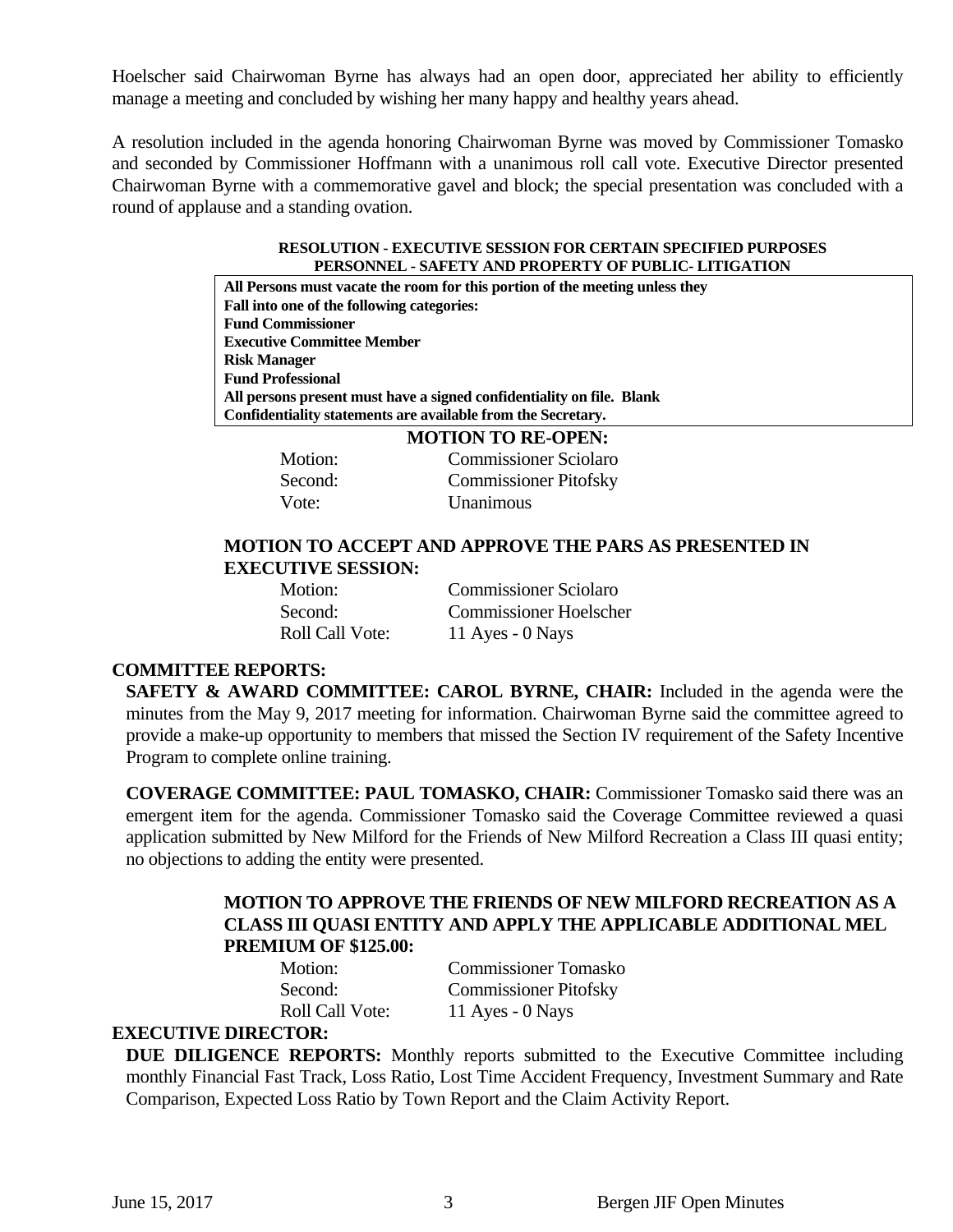Executive Director reviewed the Financial Fast Track as of April 30, 2017 and said the fund's statutory surplus stands at \$3.6 million. Executive Director reviewed the Lost Time Accident Frequency as of April 30, 2017 and said the fund's rate is 1.24.

# **VACANCIES:**

**CHAIRPERSON –** Executive Director said with the conclusion of this meeting Chairwoman Byrne will no longer serve as Chair and as per the Fund's Bylaws regarding vacancy of an officer, the Commissioners or Executive Committee may, by majority of vote, fill the vacancy for the unexpired term otherwise the Secretary becomes the Acting Chair for the balance of the year. Commissioner Tomasko said he would like to formalize the action and made the following motion:

# **MOTION TO CONFIRM APPOINTMENT OF COMMISSIONER PAUL HOELSCHER AS BERGEN JIF CHAIRMAN FOR THE BALANCE OF THE YEAR:**

| Motion:                | <b>Commissioner Tomasko</b>                           |
|------------------------|-------------------------------------------------------|
| Second:                | <b>Commissioner Pitofsky</b>                          |
| <b>Roll Call Vote:</b> | 10 Ayes - 0 Nays – 1 Abstain (Commissioner Hoelscher) |

Executive Director said the most senior member of the executive committee member assumes the position of Secretary and said the board could take action or let the process occur automatically. Commissioner Tomasko said that would fall to him, would like to see the responsibilities balanced and requested feedback from Commissioner Hoelscher as the newly assumed Chair. Commissioner Hoelscher nominated Commissioner Birkner as Secretary.

# **MOTION TO CONFIRM APPOINTMENT OF COMMISSIONER JOHN BIRKNER AS BERGEN JIF SECRETARY FOR THE BALANCE OF THE YEAR:**

| Motion:                | <b>Commissioner Tomasko</b>                         |
|------------------------|-----------------------------------------------------|
| Second:                | <b>Commissioner Pitofsky</b>                        |
| <b>Roll Call Vote:</b> | 10 Ayes - 0 Nays – 1 Abstain (Commissioner Birkner) |

Executive Director said the other members of the Executive Board would shift up and Alternate Commissioner #4 would be vacant for the balance of the year noting that an appointment does not need to be made if the current Executive Board chooses. The Executive Board agreed to leave the position vacant until the 2018 Reorganization.

**MEL 2017 REPRESENTATIVE –** Executive Director said Commissioner Tomasko is the current alternate Fund Commissioner on the MEL and would automatically become the Fund Commissioner. Executive Director said the Board may formalize that action with a motion, as well as consider appointing a new alternate commissioner.

# **MOTION TO CONFIRM COMMISSIONER PAUL TOMASKO AS THE MEL REPRESENTIVE FOR THE BALANCE OF 2017:**

| Motion: | <b>Commissioner Hoelscher</b> |
|---------|-------------------------------|
| Second: | <b>Commissioner Pitofsky</b>  |
| Vote:   | <b>Unanimous</b>              |

# **MOTION TO APPOINT COMMISSIONER ROBERT HOFFMANN AS THE ALTERNATE MEL REPRESENTIVE FOR THE BALANCE OF 2017:**

| Motion: | <b>Commissioner Hoelscher</b> |
|---------|-------------------------------|
| Second: | <b>Commissioner Tomasko</b>   |
| Vote:   | Unanimous                     |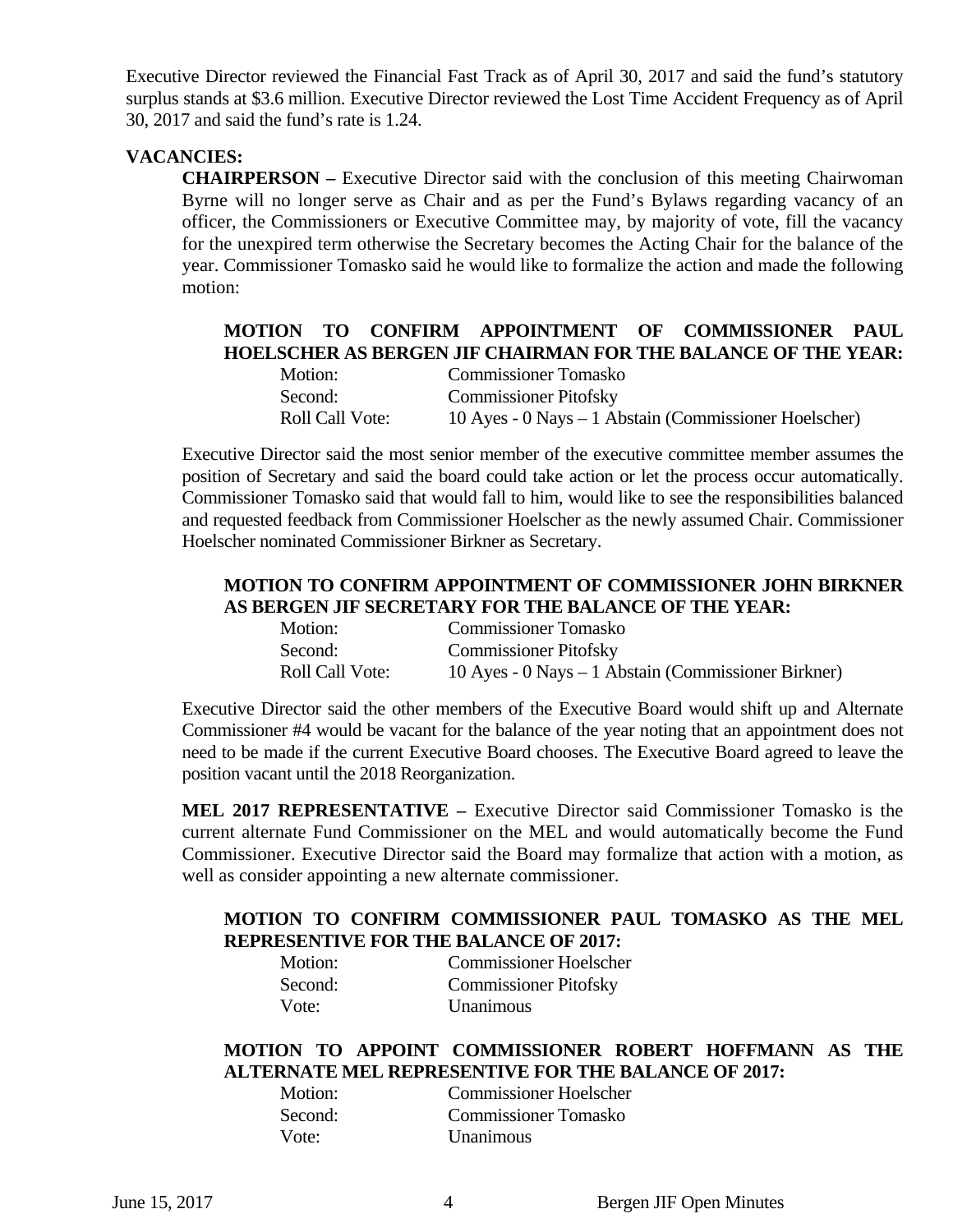**SAFETY & AWARD COMMITTEE –** Executive Director said under the Bylaws, the Chair has the authority to appoint a committee chair to the Safety & Award Committee. Incoming Chairman Hoelscher appointed Commissioner Shannon to serve as Chair of the Safety & Award Committee.

**MANAGEMENT COMMITTEE:** Executive Director said the Management Committee is scheduling a meeting to review the Request for Qualifications (RFQ) for professionals for the 2018-2020 contract term prior to their issuance, as well as, a request received regarding computer support for the Fund Treasurer. Executive Director said it would be appropriate to authorize the Fund office to advertise and release the RFQs subject to review by the Management Committee.

#### **MOTION TO AUTHORIZE THE ADVERTISEMENT AND RELEASE OF THE RFQS SUBJECT TO REVIEW BY THE MANAGEMENT COMMITTEE:**

| Motion: | <b>Commissioner Sciolaro</b> |
|---------|------------------------------|
| Second: | <b>Commissioner Pitofsky</b> |
| Vote:   | <b>Unanimous</b>             |

**RCF REPORT:** The RCF met on June 1, 2017 at Forsgate Country Club; enclosed in the agenda was a copy of Commissioner Tomasko's report on the meeting.

Executive Director said the RCF approved a draft audit and are working on an outstanding issue with the MEL's reinsurer Genesis that would materially improve the net position of the RCF, EJIF and MEL. Executive Director said excess workers' compensation payments for claims transferred to the RCF are made consistently, but can span decades until the retention limit is met and the corresponding reimbursements are issued. Executive Director publicly acknowledged efforts by Cate Kiernan, MEL Deputy Executive Director, who uncovered receivables for 59 claims to be approximately \$6.9 million. Executive Director said remediation is already in place since the MEL has contracted with Origami to develop a risk management/claims information system for 2018, which would have flagged this issue. In addition, the MEL Claims Administrator transfer to a reporting system called IVOS would provide reports to track these payments.

Executive Director said the RCF Board voted to accept local member transfers of Fund year 2013 liabilities. Enclosed in the agenda was Resolution 18-17 authorizing the transfer of the Bergen JIF's Fund Year 2013 to the Residual Claims Fund. Assessments to local JIFs will be determined by the valuation as of June 30, 2017.

> **MOTION TO ADOPT RESOLUTION 18-17 AUTHORIZING THE TRANSFER OF FUND YEAR 2013 LIABILITIES TO THE RESIDUAL CLAIMS FUND:**

| Motion:                | <b>Commissioner Tomasko</b>  |
|------------------------|------------------------------|
| Second:                | <b>Commissioner Sciolaro</b> |
| <b>Roll Call Vote:</b> | 11 Ayes $-0$ Nays            |

**EJIF REPORT:** The EJIF met on June 1, 2017 at Forsgate Country Club; enclosed in the agenda was a copy of Commissioner Tomasko's report on the meeting.

**MEL REPORT:** The MEL met on June 1, 2017 at Forsgate Country Club; enclosed in the agenda was a copy of Chairwoman Byrne's report on the meeting.

**SAFETY EXPO:** The MEL is working with the New Jersey Utility Authorities Joint Insurance Fund (NJUA) to conduct its Annual Safety Expo which includes MEL member town's water & sewer employees. The Safety Expos will be held on June 23<sup>rd</sup> at the Middlesex County Fire Academy and September  $29<sup>th</sup>$  at the Camden County Emergency Services Training Center. Registration is through the MEL Safety Institute. A notice was emailed to all members; a copy is of the materials was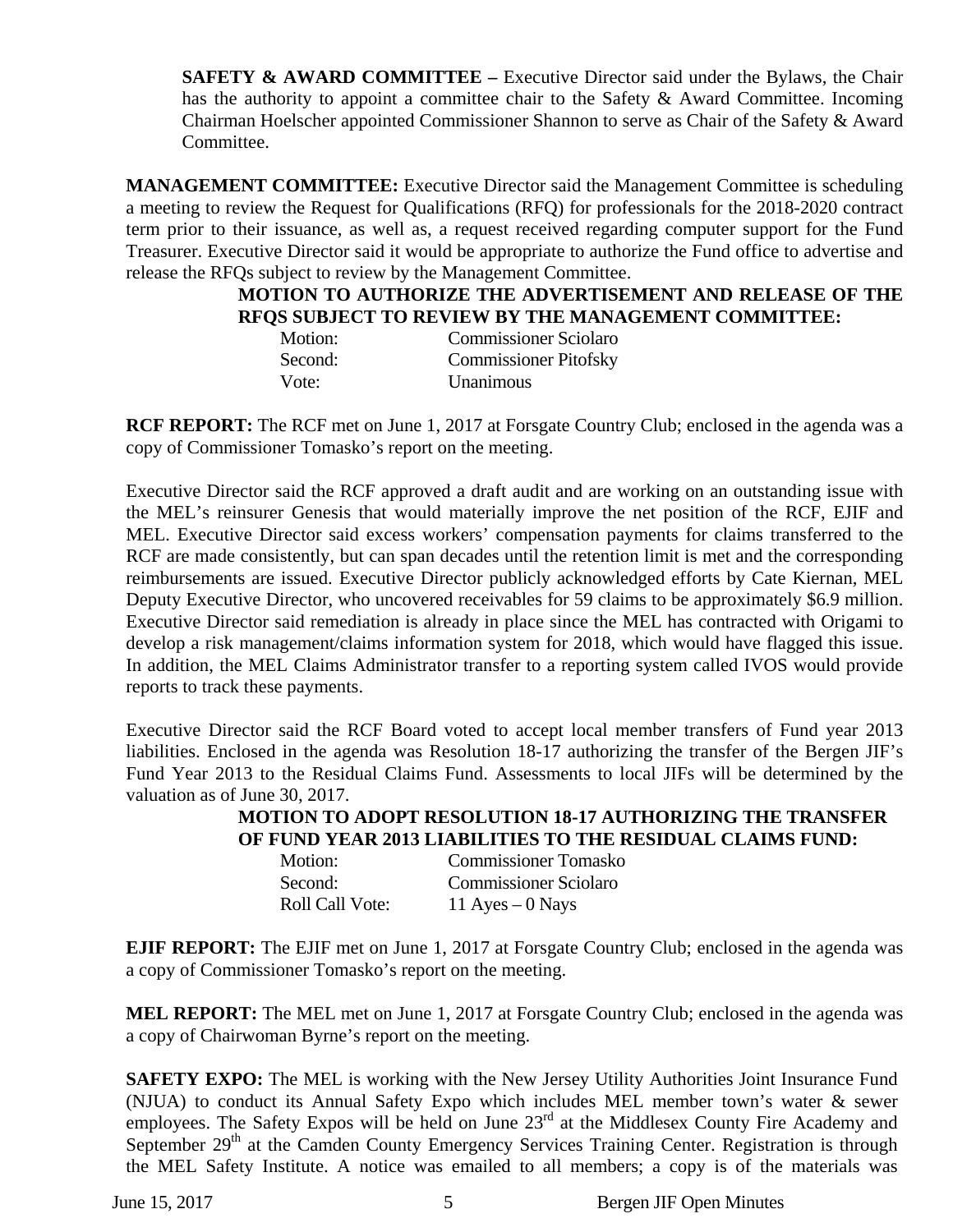enclosed in the agenda.

**2018 RENEWAL ONLINE UNDERWRITING DATABASE:** Executive Director said members and Risk Managers will receive an email when the database is set up to begin the 2018 underwriting renewal, which is expected to begin mid-June.

**2017 FINANCIAL DISCLOSURES:** Commissioners are required to complete the online filing of Financial Disclosure forms as JIF Commissioner, as well as, any municipal related positions that require filing. Executive Director said as of 6/8/17, the fund office has followed up with the 2 Commissioners that have yet to file and as of tonight's meeting has followed-up with the remaining 1 Commissioner to file.

Executive Director's Report Made Part of Minutes.

# **TREASURER:**

**REPORT:** The Treasurer Cash and Investments as of May 31, 2017 were distributed for information. Fund Treasurer said he received all the  $2<sup>nd</sup>$  quarter assessments by the due date and reported monies were transferred into the fund's investment account managed by Wilmington Trust. Fund Treasurer's report included a Records Destruction Request to destroy 2010 Treasurer's Records and Resolution 20-17 authorizing the cancellation of outstanding checks.

|  |  | <b>Approving Payments Of June 2017 Vouchers Resolution 19-17</b> |  |
|--|--|------------------------------------------------------------------|--|
|  |  |                                                                  |  |

| <b>TOTAL 2016</b> | 8,000.00     |
|-------------------|--------------|
| <b>TOTAL 2017</b> | 170,608.70   |
| <b>TOTAL</b>      | \$178,608.70 |

# **Confirmation Of May 2017 Claims Payments/Certification Of Claims Transfers:**

| 2013         | 32,072.74    |
|--------------|--------------|
| 2014         | 232,284.20   |
| 2015         | 93,792.87    |
| 2016         | 72,521.88    |
| 2017         | 245,635.32   |
| <b>TOTAL</b> | \$676,307.01 |

**MOTION TO APPROVE RESOLUTION 19-17 VOUCHER LIST FOR JUNE 2017, APPROVE CERTIFICATION OF CLAIMS/CONFIRMATION OF CLAIM PAYMENTS FOR THE MONTH OF MAY 2017, APPROVE THE RECORDS DESTRUCTION REQUEST OF 2010 TREASURER'S RECORDS AND APPROVE RESOLUTION 20-17 AUTHORIZING THE CANCELLATION OF OUTSTANDING CHECKS:** 

| Motion: | <b>Commissioner Tomasko</b>               |
|---------|-------------------------------------------|
| Second: | <b>Commissioner Looes</b>                 |
| Vote:   | 11 Ayes $-0$ Nays                         |
|         | Treasurer's Reports Made Part of Minutes. |

# **FUND ATTORNEY**:

**REPORT:** Fund Attorney said there was nothing to report for the month.

Fund Attorney echoed the sentiments shared earlier and wished Carol Byrne a happy and healthy retirement and extended his congratulations.

# **UNDERWRITING MANAGER:**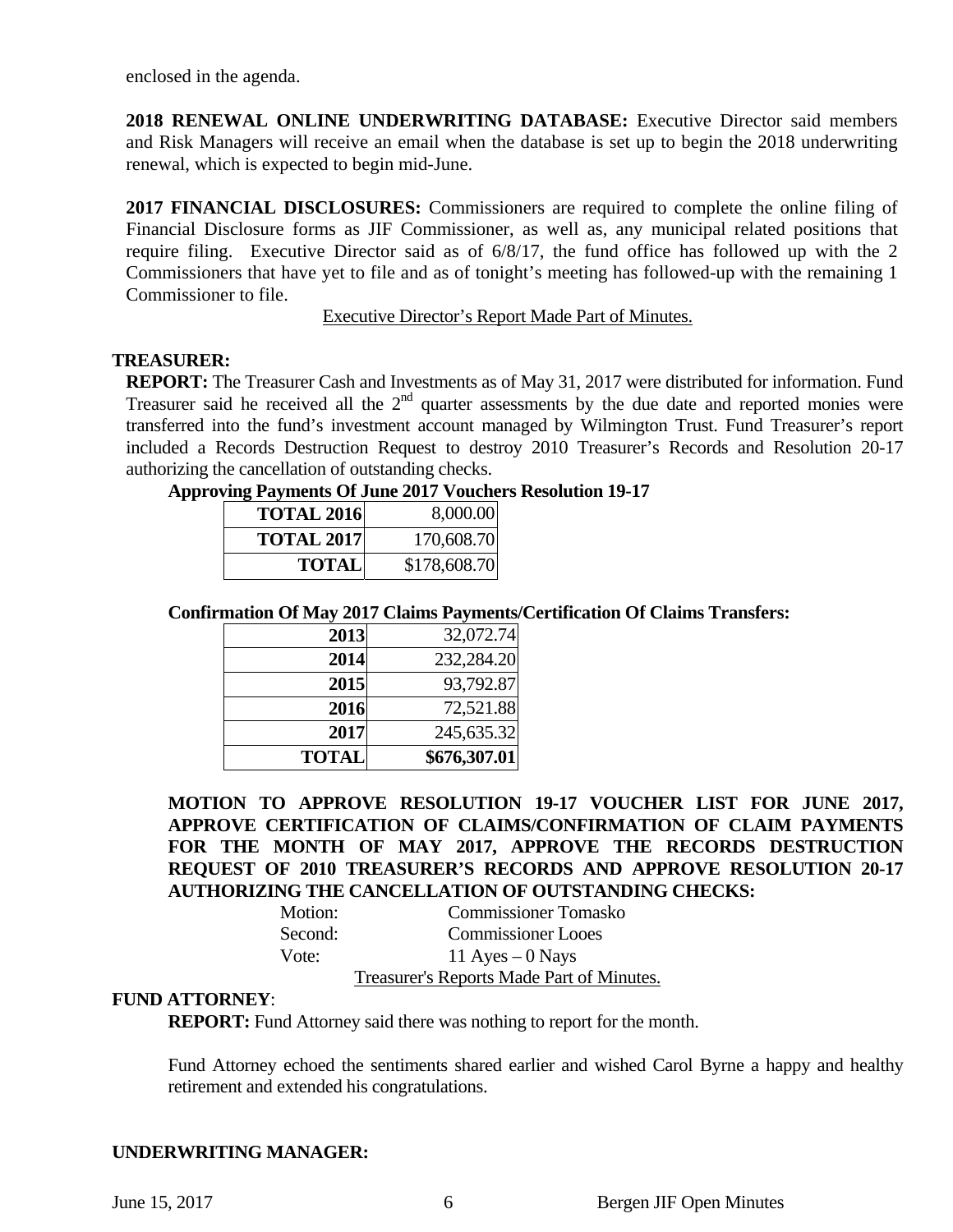**LIST OF CERTIFICATES ISSUED:** Included as part of the report was a List of Certificates issued for the period of 3/22/17 to 4/21/17.

**REPORT:** Underwriting Manager reported that hurricane season is approaching and a memorandum would be issued encouraging members to recheck any properties that may be within flood zones. Underwriting Manager said the MEL Cyber Task Force has met and two webinars on cyber security were developed and are available on the MEL website for members and their employees to view. In addition, the Cyber Task Force is working on developing minimum cyber security standards, which will be circulated to each JIF once complete.

Monthly Report Made Part of Minutes.

# **SAFETY DIRECTOR:**

**REPORT:** Safety Director's report was included in the agenda for review. Report included May activities, upcoming MSI classes and Safety Director Bulletins that were issued. Safety Consultant wished Carol Byrne the best in her retirement and thanked her for her stewardship in leading the Executive Safety Committee.

Monthly Activity Report Made Part of Minutes.

#### **MANAGED CARE:**

**REPORT:** Managed Care Provider reviewed the May report, which was included in the agenda. The report indicated a saving of 58% for the month and 61% since inception.

Monthly Activity Report Part of Minutes.

## **CLAIMS:**

**REPORT:** Included in the agenda was a report of new case law pertaining to public entities. Monthly Activity Report Part of Minutes.

#### **OLD BUSINESS:**

NONE

#### **NEW BUSINESS:**

**MEL REPORT – MUNICIPAL SIGN ORDINANCES:** Commissioner Tomasko requested more information about the memorandum from the MEL Fund Attorney included as part of the MEL June report. Executive Director said the MEL Board authorized the MEL Fund Attorney to engage an attorney to draft a model ordinance regarding outdated municipal sign ordinances to mitigate potential future claims.

#### **PUBLIC COMMENT:**

NONE

#### **MOTION TO ADJOURN:**

 Motioned: Commissioner Tomasko Second: Commissioner Pitofsky Vote: Unanimous

#### **MEETING ADJOURNED: 6:10PM**

Nancy A. Ghani, Assisting Secretary For

# **PAUL HOELSCHER, SECRETARY**

Date Prepared: July 13, 2017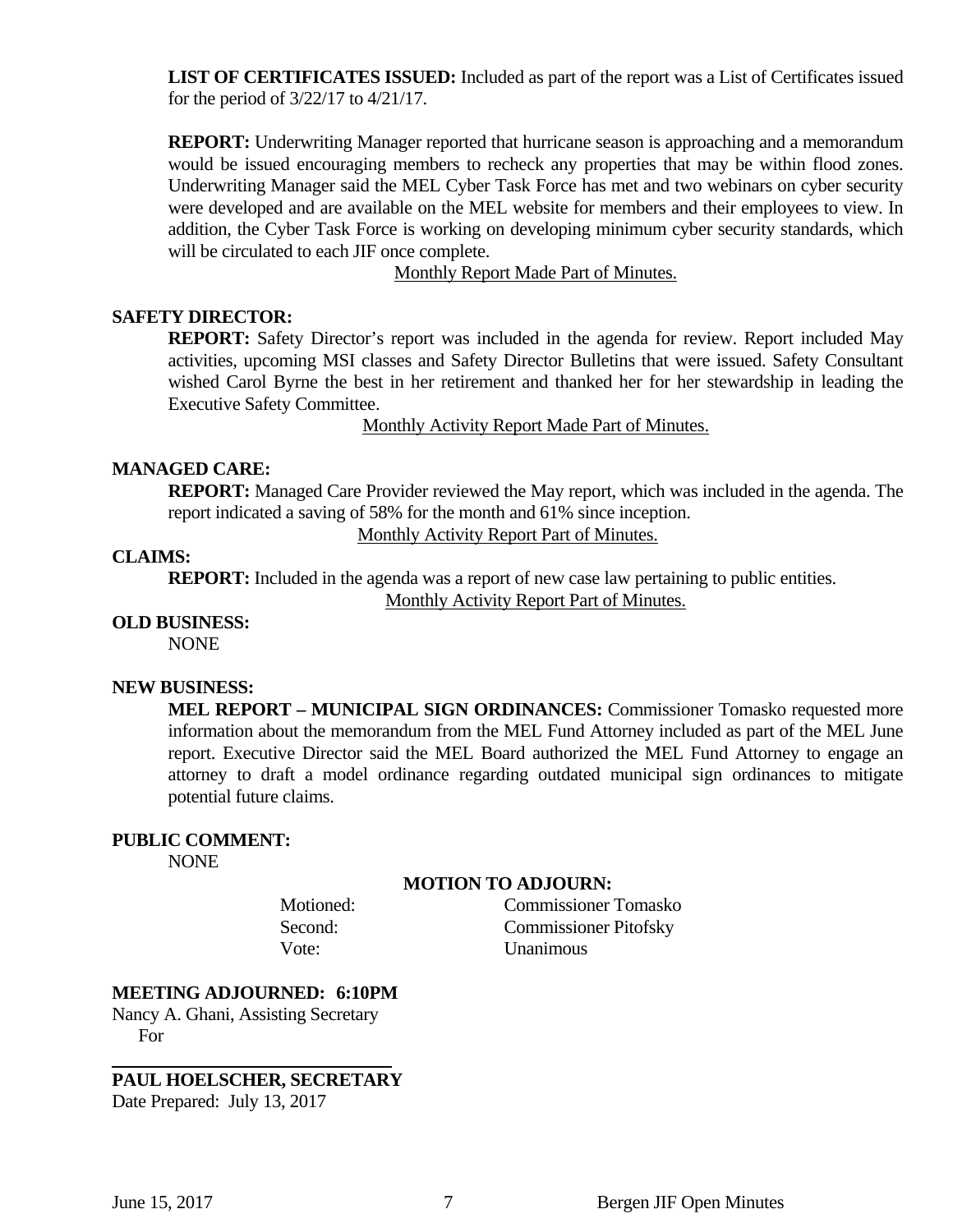# **RESOLUTION NO. 18-17 OF THE BERGEN JOINT INSURANCE FUND TO TRANSFER TO MUNICIPAL EXCESS LIABILITY RESIDUAL CLAIMS FUND**

**WHEREAS,** the Municipal Excess Liability Residual Claims Fund was organized pursuant to N.J.S.A. 40A:10-36, et seq., to provide residual risk coverage to its member joint insurance funds; and,

**WHEREAS,** the Board of Fund Commissioners of the **Bergen County Municipal Joint Insurance Fund**  determined that membership in the Residual Claims Fund is in the best interest of the member local units and joined the Residual Claims Fund.

**NOW, THEREFORE, BE IT RESOLVED** that the Board of Fund Commissioners of the **Bergen County Municipal Joint Insurance Fund** does hereby resolve and agree to transfer the following residual risks.

| Fund Year | Lines of Coverage   | Member Fund S.I.R. |
|-----------|---------------------|--------------------|
|           |                     |                    |
| 2013      | WC/GL/AL & PROPERTY | Varies             |

**BE IT FURTHER RESOLVED** that the actual transfer of claim liabilities to the Municipal Excess Liability Residual Claims Fund shall be based upon the following formula:

Case Reserves and IBNR as of 6/30/17

**BERGEN COUNTY MUNICIPAL Attest: JOINT INSURANCE FUND** 

Chairperson Secretary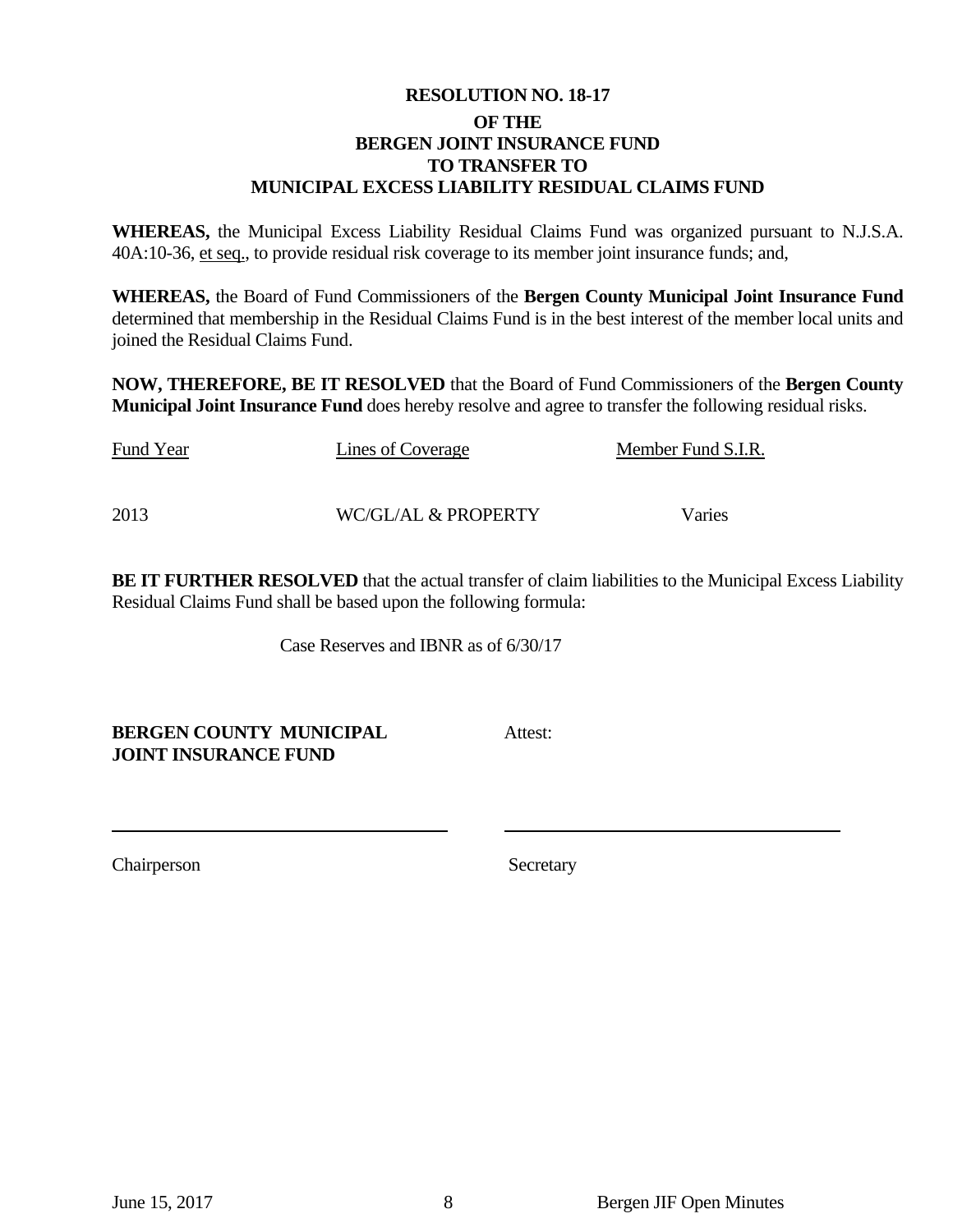# **BERGEN COUNTY MUNICIPAL JOINT INSURANCE FUND BILLS LIST**

#### **Resolution No. 19-17 JUNE 2017**

**001403** 

 **WHEREAS,** the Treasurer has certified that funding is available to pay the following bills:

**BE IT RESOLVED** that the Bergen County Municipal Joint Insurance Fund's Executive Board, hereby authorizes the Fund treasurer to issue warrants in payment of the following claims; and

**FURTHER**, that this authorization shall be made a permanent part of the records of the Fund.

| <b>FUND YEAR 2016</b> |                                     |                        |                                                |                       |
|-----------------------|-------------------------------------|------------------------|------------------------------------------------|-----------------------|
| <b>Check Number</b>   | Vendor Name                         | Comment                | <b>Invoice Amount</b>                          |                       |
| 001393                |                                     |                        |                                                |                       |
| 001393                | LERCH, VINCI & HIGGINS, LLP         |                        | <b>AUDITOR FEE 4/30/17 - FOR FY 2016</b>       | 8,000.00<br>8,000.00  |
|                       |                                     | Total Payments FY 2016 |                                                | 8,000.00              |
| <b>FUND YEAR 2017</b> |                                     |                        |                                                |                       |
| <b>Check Number</b>   | <b>Vendor Name</b>                  |                        | Comment                                        | <b>Invoice Amount</b> |
| 001394                |                                     |                        |                                                |                       |
| 001394                | BERGEN RISK MANAGERS, INC.          |                        | <b>COST CONTAINMENT SERVICES - 06/2017</b>     | 35,225.26             |
|                       |                                     |                        |                                                | 35,225.26             |
| 001395<br>001395      | BERGEN RISK MANAGERS, INC.          |                        | <b>TPA FEE 06/2017</b>                         | 28,614.63             |
| 001395                | BERGEN RISK MANAGERS, INC.          |                        | CLAIMS - FROI REPORTS - 06/2017                | 1,445.91              |
|                       |                                     |                        |                                                | 30,060.54             |
| 001396                |                                     |                        |                                                |                       |
| 001396                | JIF CLAIMS, L.L.C.                  |                        | CLAIMS ADMIN - 06/2017                         | 30,497.92             |
|                       |                                     |                        |                                                | 30,497.92             |
| 001397                |                                     |                        |                                                |                       |
| 001397                | J.A. MONTGOMERY RISK CONTROL        |                        | LOSS CONTROL SERVICES 06/2017                  | 14,824.19             |
|                       |                                     |                        |                                                | 14,824.19             |
| 001398<br>001398      | PERMA RISK MANAGEMENT SERVICES      |                        | POSTAGE FEE 05/2017                            | 86.77                 |
| 001398                | PERMA RISK MANAGEMENT SERVICES      |                        | <b>EXECUTIVE DIRECTOR FEE 06/2017</b>          | 28,243.33             |
|                       |                                     |                        |                                                | 28,330.10             |
| 001399                |                                     |                        |                                                |                       |
| 001399                | THE ACTUARIAL ADVANTAGE             |                        | <b>ACTUARIAL CONSULTING SERVICES - 06/2017</b> | 4,317.00              |
|                       |                                     |                        |                                                | 4,317.00              |
| 001400<br>001400      | HUNTINGTON BAILEY, L.L.P.           |                        | ATTORNEY FEE 06/2017                           | 5,164.06              |
|                       |                                     |                        |                                                | 5,164.06              |
| 001401                |                                     |                        |                                                |                       |
| 001401                | <b>ALAN NEGREANN</b>                |                        | TREASURER FEE 05/2017                          | 2,377.00              |
|                       |                                     |                        |                                                | 2,377.00              |
| 001402                |                                     |                        |                                                |                       |
| 001402                | <b>CONNER STRONG &amp; BUCKELEW</b> |                        | UNDERWRITING MANAGER FEE 06/2017               | 1,435.83              |
| 001402                | <b>CONNER STRONG &amp; BUCKELEW</b> |                        | POSITION BOND - 5/1/17                         | 1,073.00              |
|                       |                                     |                        |                                                | 2,508.83              |
|                       |                                     |                        |                                                |                       |
|                       |                                     |                        |                                                |                       |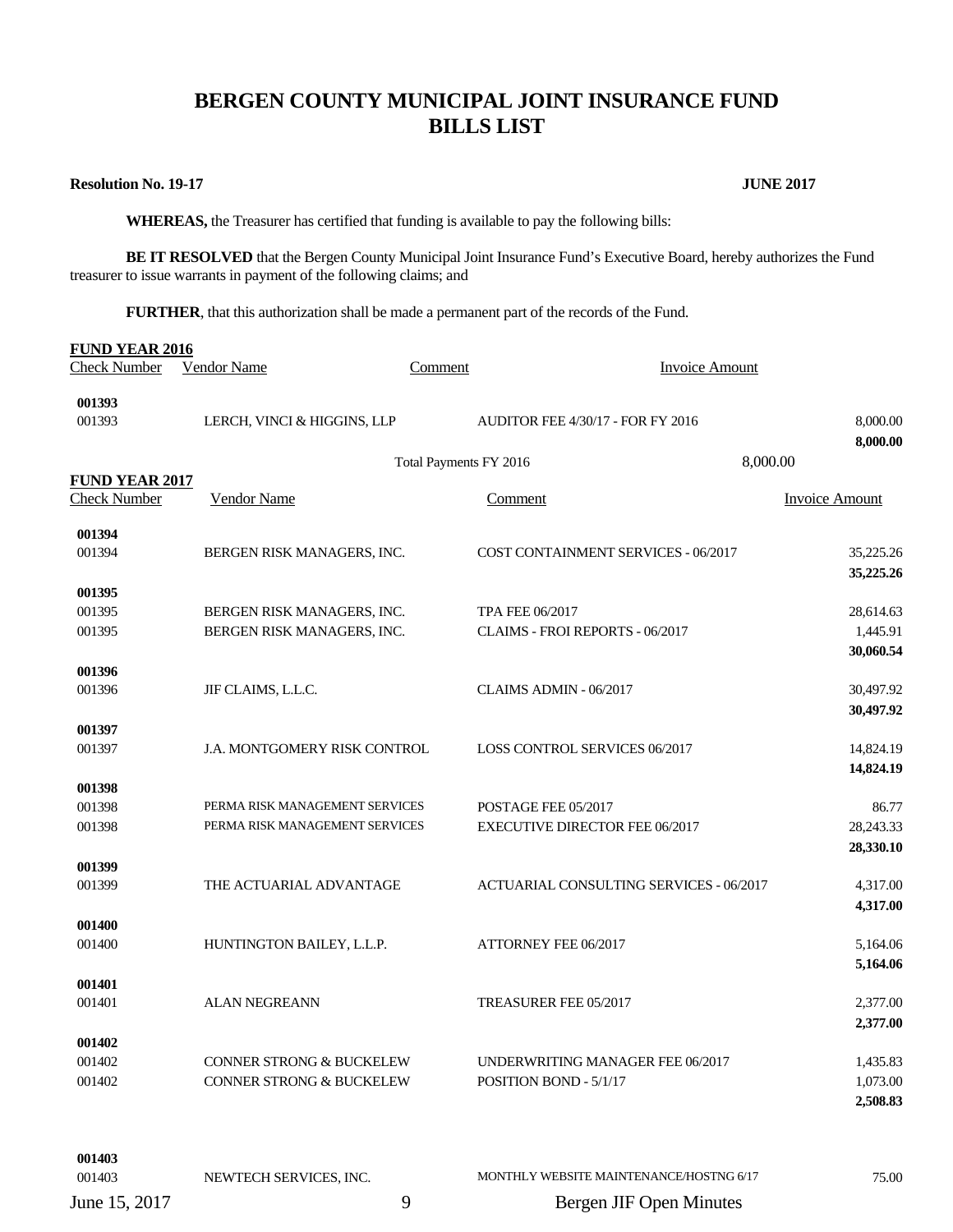| 001404           | RUSSO & ASSOCIATES LLC   |                        | <b>INTERNAL AUDITOR FEE 5/28/2017</b> |            | 12,379.57<br>12,379.57 |
|------------------|--------------------------|------------------------|---------------------------------------|------------|------------------------|
| 001405<br>001405 | <b>CHADLER SOLUTIONS</b> |                        | RMC FEE 2ND OTR 2017 - ALLENDALE BORO |            | 4,849.23<br>4,849.23   |
|                  |                          | Total Payments FY 2017 |                                       | 170,608.70 |                        |

#### **TOTAL PAYMENTS ALL FUND YEARS \$ 178,608.70**

**001404**